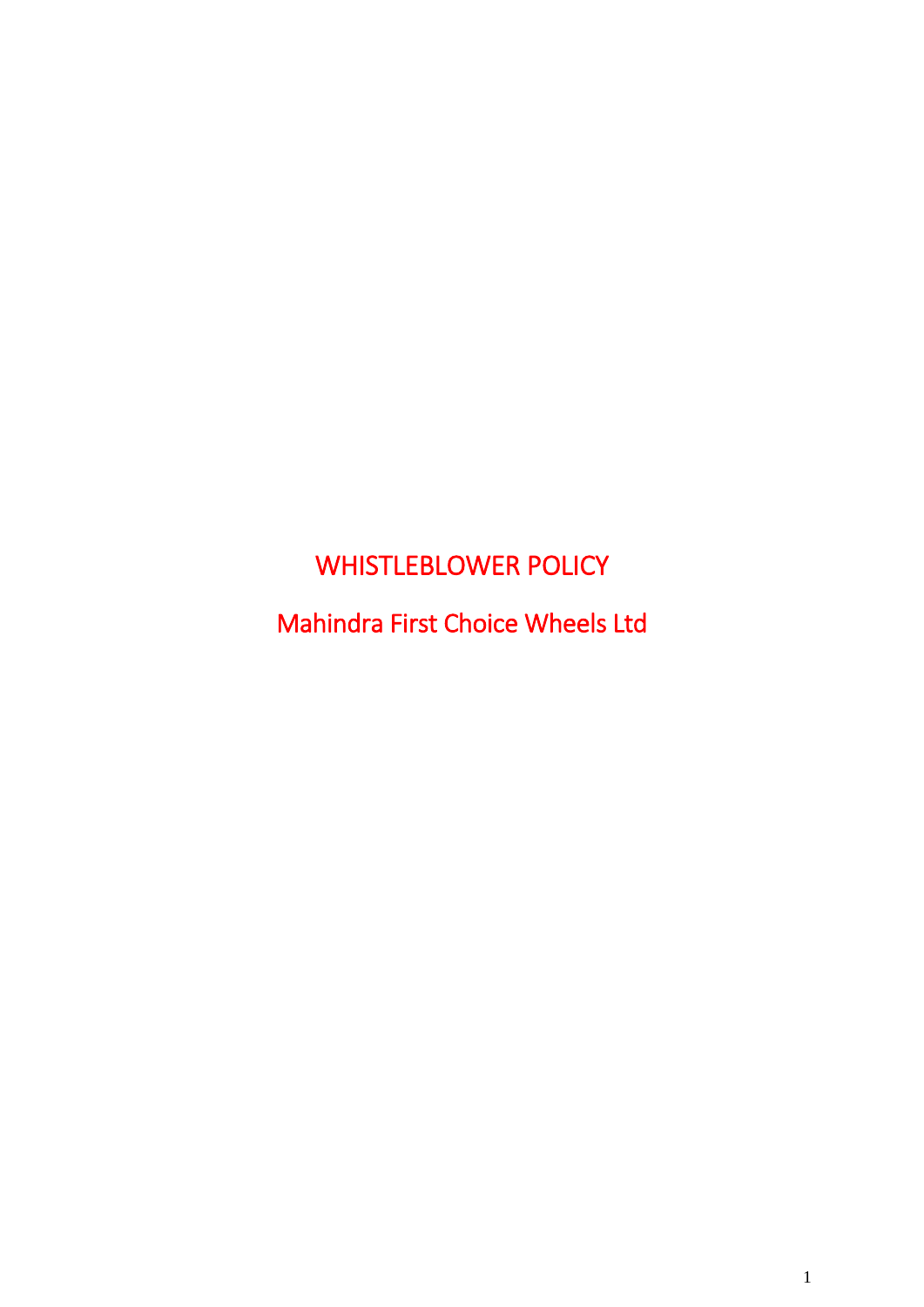| Name of the Document                                                                                   | <b>Whistleblower Policy</b>                                     |
|--------------------------------------------------------------------------------------------------------|-----------------------------------------------------------------|
| Version                                                                                                | $\overline{2}$                                                  |
| State whether Policy/ Code/ Manual/ Guideline<br>/ Group Level/ sector Level (specify which<br>Sector) | Policy — Aftermarket Sector-Mahindra First<br>Choice Wheels Ltd |
| <b>Issuing Authority</b>                                                                               | Mr. Ashutosh Pandey                                             |
| <b>Document Owner</b>                                                                                  | Mr. Sanjay Jha                                                  |
| <b>Effective Date of Document</b>                                                                      | November 1, 2019                                                |
| <b>Release Date of Document</b>                                                                        | November 1, 2019                                                |
| <b>Version History</b>                                                                                 | Added email ID of Chairperson of the Audit<br>Committee         |

#### Background:

• The Vigil Mechanism as envisaged in the Companies Act 2013 and the Rules prescribed is implemented through the Whistle Blower Policy to provide for adequate safeguards against victimization of persons who use such mechanism and make provision for direct access to the Chairperson of the Audit committee

#### Objective:

Provision of a Vigil Mechanism for reporting actual or potential violations wrt:

- Accounting or auditing irregularities, misrepresentations
- Fraud, theft, bribery, and other corrupt business practices
- Significant environmental, safety, or product quality issues
- Illegal discrimination or harassment
- Actual or potential conflicts of interest
- Guidance on any national, regional, tribal, state or municipal legal requirements that apply to the

Applicability of the Policy: To all Stakeholders.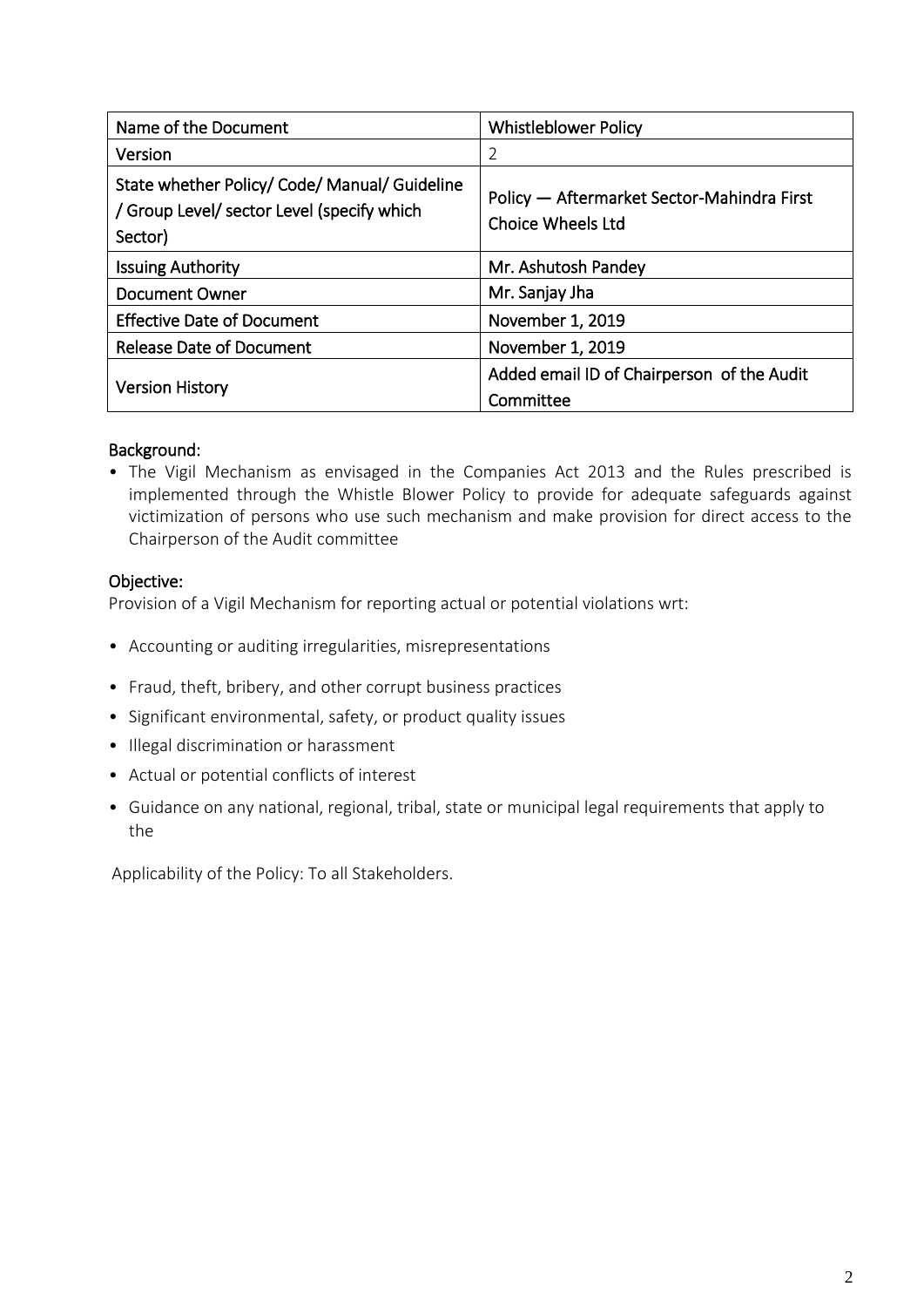# WHISTLE-BLOWER POLICY

- 1. The Whistle-blower Policy ("Whistle-blower Policy" or "the Policy") is coming into effect on 1<sup>st</sup> November 2019 to align it with the provisions of the Companies Act 2013, the Companies Rules 2014.
- 2. Preface

Mahindra First Choice Wheels Limited ("the Company") is committed to conduct its business in accordance with applicable laws, rules, regulations, highest standards of business ethics, honesty, integrity and ethical conduct. Towards this end, the Company has adopted two separate Codes of Conduct viz. one for directors and the other for employees (collectively referred to as "Codes" or "the Codes") which lay down the principles and standards that should govern the actions of the Company, its directors and employees. Any actual or potential violation of the Codes, howsoever insignificant or perceived as such, would be a matter of serious concern for the Company. The role of the directors or employees in pointing out such violations of the Codes cannot be undermined.

The vigil mechanism as envisaged in the Companies Act 2013 and prescribed in the Companies Rules is implemented through the Whistle-blower Policy to provide a mechanism for directors and employees to report their genuine concerns. The Policy has been implemented to provide adequate safeguards against victimization of persons who use such mechanism and make provision for direct access to the Chairperson of the Audit Committee.

Accordingly, this Whistle-blower Policy has been formulated with a view to provide a mechanism for directors, employees and all stakeholders of the Company to approach the Chief Ethics Officer or the Chairperson of the Audit Committee to report events of unethical conduct. For any clarifications related to this Policy, you may reach out to the Chief Ethics Officer of the Company.

This Policy is in addition to the Codes and Policies and is to be read along with the existing Codes and Policies, which will continue to remain effective.

# 3. Definitions

The definitions of the key terms used in this Policy are given below. [Terms not defined herein below shall have the meaning assigned to them under the Codes/ Policies.]

- a. "Audit Committee" means the committee constituted by the Board of Directors of the Company in accordance with section 177 of the Companies Act, 2013.
- b. "Codes" means the two separate Codes of Conduct viz. one for directors and the other for employees.
- c. "Director" means a director appointed to the Board of the Company
- d. "Ethics Helpline Provider" means an independent third party service provider appointed by the Company to receive Whistle-blower complaints.
- e. "Employee" means every employee of the Company (working in India), including the Directors in the whole-time employment of the Company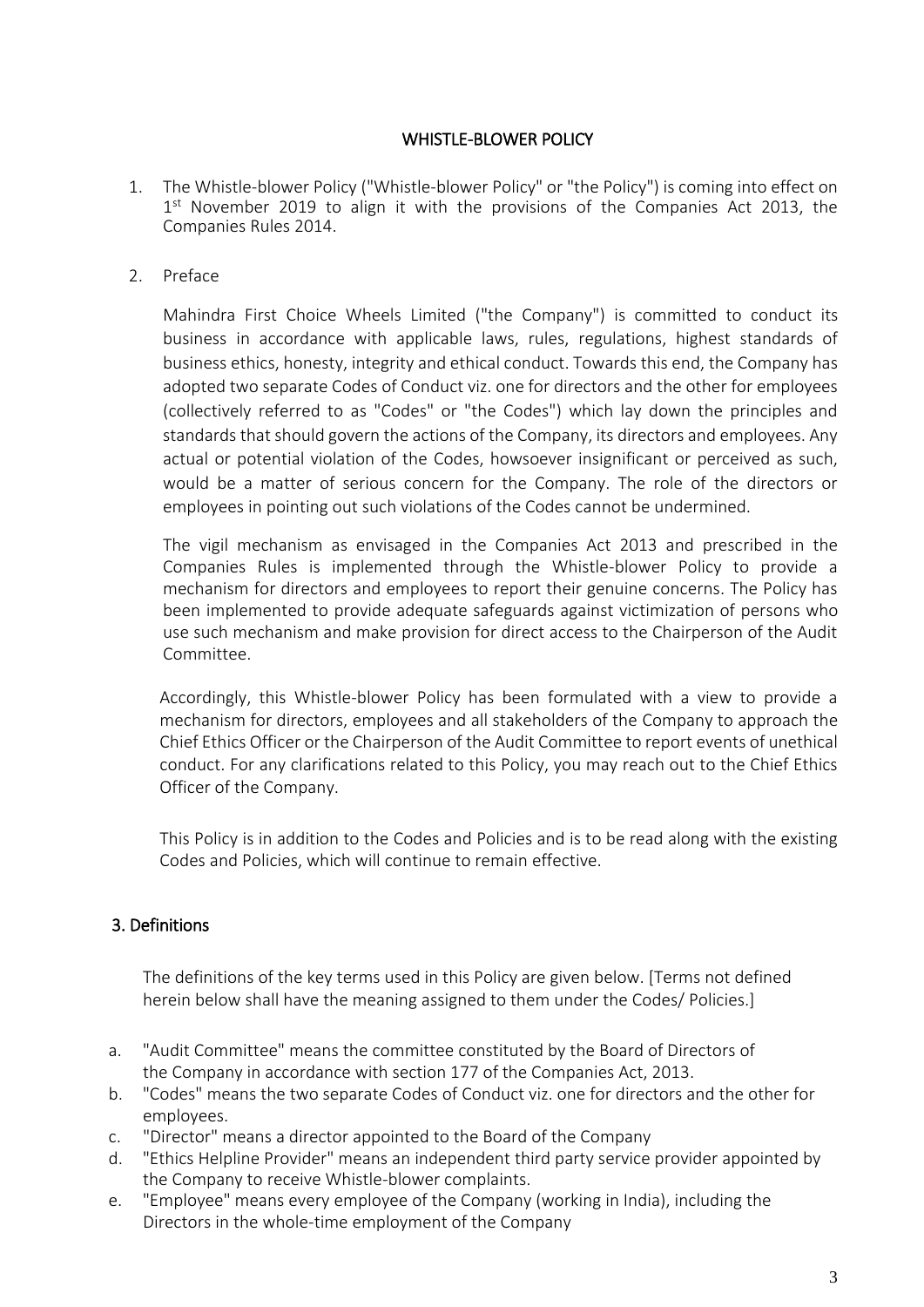- g. "Frivolous Complaint" means any complaint which is registered or attempted to be registered under this Policy with no evidence or on hearsay basis or with malafide intentions against the Subject, arising out of false or bogus allegations.
- h. "Investigators" means those persons authorized, appointed, consulted or approached, by the Vigil Committee, including the Auditors of the Company, to investigate the Protected Disclosure.
- i. "Protected Disclosure" means any communication made in good faith that discloses or demonstrates information that may evidence illegal or unethical behaviour, actual or suspected fraud or violation of the Company's Codes or any improper activity.

"Subject" means a person against, or in relation to whom, a Protected Disclosure has been i. made or evidence gathered during investigation.

- k. "Vigil Committee" means a committee set up for receiving the whistleblower complaints from the Chief Ethics Officer and assisting in implementation and compliance of the Whistleblower Policy. Please refer to Annexure I for details of Vigil Committee members.
- l. "Whistle-blower" means a director, employee, vendor, supplier or any other stakeholder making a Protected Disclosure under this Policy.

# 4. Scope

A Whistle-blower can make a Protected Disclosure related to the below mentioned issues under this Policy.

- a. Accounting or auditing irregularities or misrepresentations
- b. Fraud, theft, bribery and other corrupt business practices
- c. Significant environmental or safety issues
- d. Discrimination or harassment
- e. Actual or potential conflicts of interest
- f. Violation of applicable laws or regulations or of the Code of Conduct.

# 5. Eligibility

All Directors, Employees, Clients, Vendors or any other stakeholders of the Company are eligible to make Protected Disclosures under the Policy. The Protected Disclosures may be in relation to matters listed in section 4 "Scope".

# 6. Procedure

- a. All Protected Disclosures should be addressed to the Chief Ethics Officer or the Chairperson of The Audit Committee. The Whistle-blower can make Protected Disclosure through 3 reporting channels viz. phone, email and post box. Please refer to Annexure Il for contact details of the Ethics Helpline Provider and Chairperson of Audit Committee.
- b. It is mandatory for the Whistle-blower to share his/her details with the Ethics Helpline Provider. The Ethics Helpline Provider will not share the identity with the Vigil Committee, if the Whistle-blower wishes not to disclose the identity to the Company. The Ethics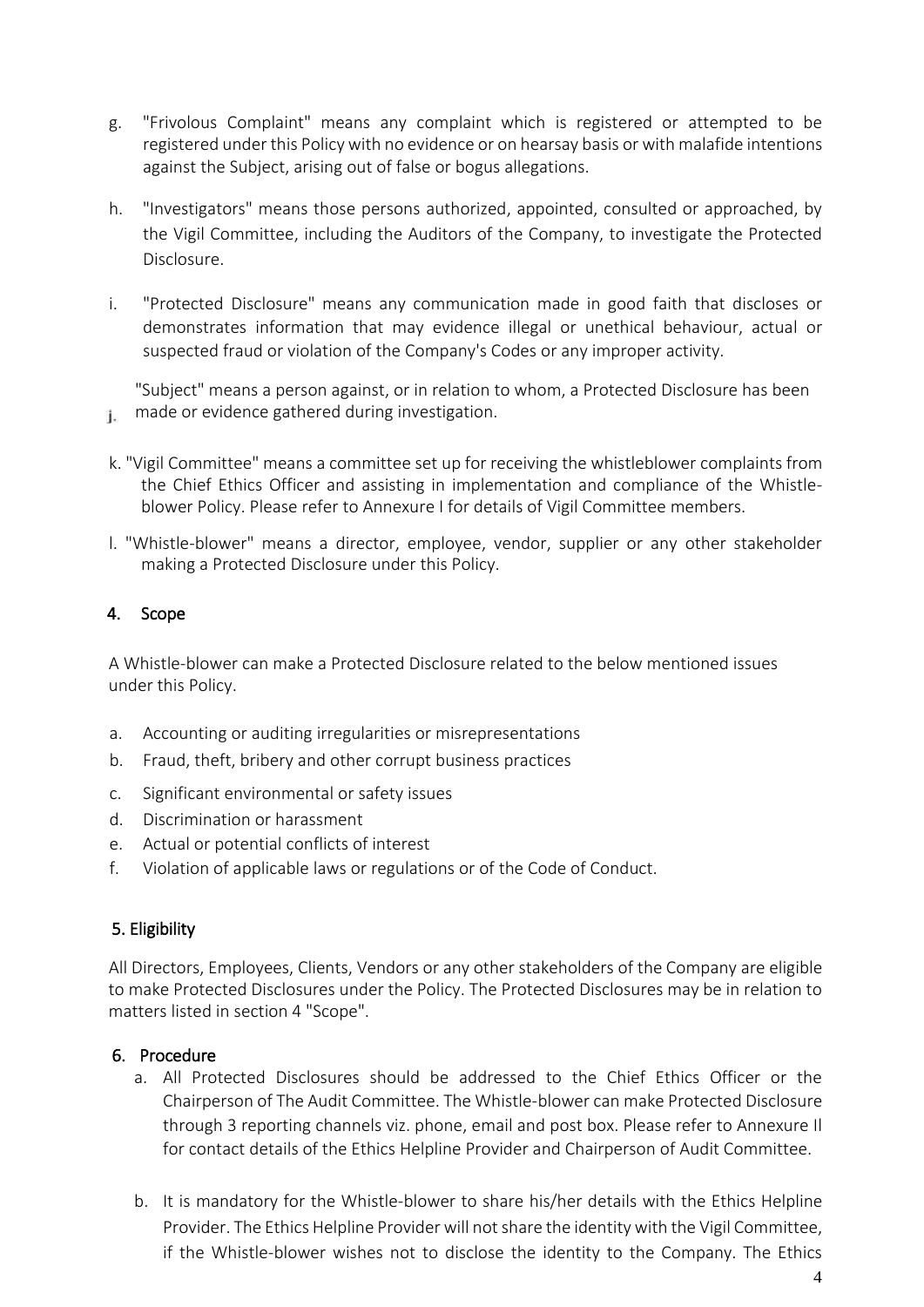Helpline Provider will share the details of the Whistle-blower with the Company only if the Protected

Disclosure is categorised as a Frivolous Complaint after preliminary review or as an outcome of the investigation performed by the Vigil Committee.

c. If a Protected Disclosure is received by any Executive(s) of the Company other than the Ethics Helpline Provider, the same should be forwarded to the Ethics Helpline Provider for further appropriate action.

Appropriate care must be taken to keep the identity of the Whistle-blower confidential within the Company. However, it should be shared with the Ethics Helpline Provider.

- d. After receiving the Protected Disclosure, the Ethics Helpline Provider will prepare an incident report, which will be shared with the Vigil Committee within 2 business days of receiving the Protected Disclosure.
- e. In case any member of the Vigil Committee has a perceived conflict of interest in the Protected Disclosure, the incident report will be shared with the Chairperson of the Audit Committee directly.
- f. Protected Disclosures should be factual and not speculative or in the nature of a conclusion and should contain as much specific information as possible to allow for proper assessment of the nature and extent of the concern.
- g. The Whistle-blower's role is that of a reporting party with reliable information. They are not required or expected to act as investigators or finders of facts nor can they determine the appropriate corrective or remedial action that may be warranted in a given case.
- h. Whistle-blower(s) should not act on their own in conducting any investigative activities, nor do they have a right to participate in any investigative activities other than as requested by the Vigil Committee or Investigators.
- i. Protected Disclosure(s) pertaining to sexual harassment should be made in writing. These disclosures will be forwarded to the appropriate committee in the Company.

# 7. Disqualification

The Company reserves the right not to investigate in the following circumstances:

- a. Complaints pertaining to salary and performance evaluation or any other HR related issue which does not indicate violation of the Code of Conduct.
- b. Customer Complaints which can be dealt with under the alternate redressal mechanism established for that purpose.
- c. Complaints made without the following mandatory information.
	- i. Name, designation and location of the Subject(s)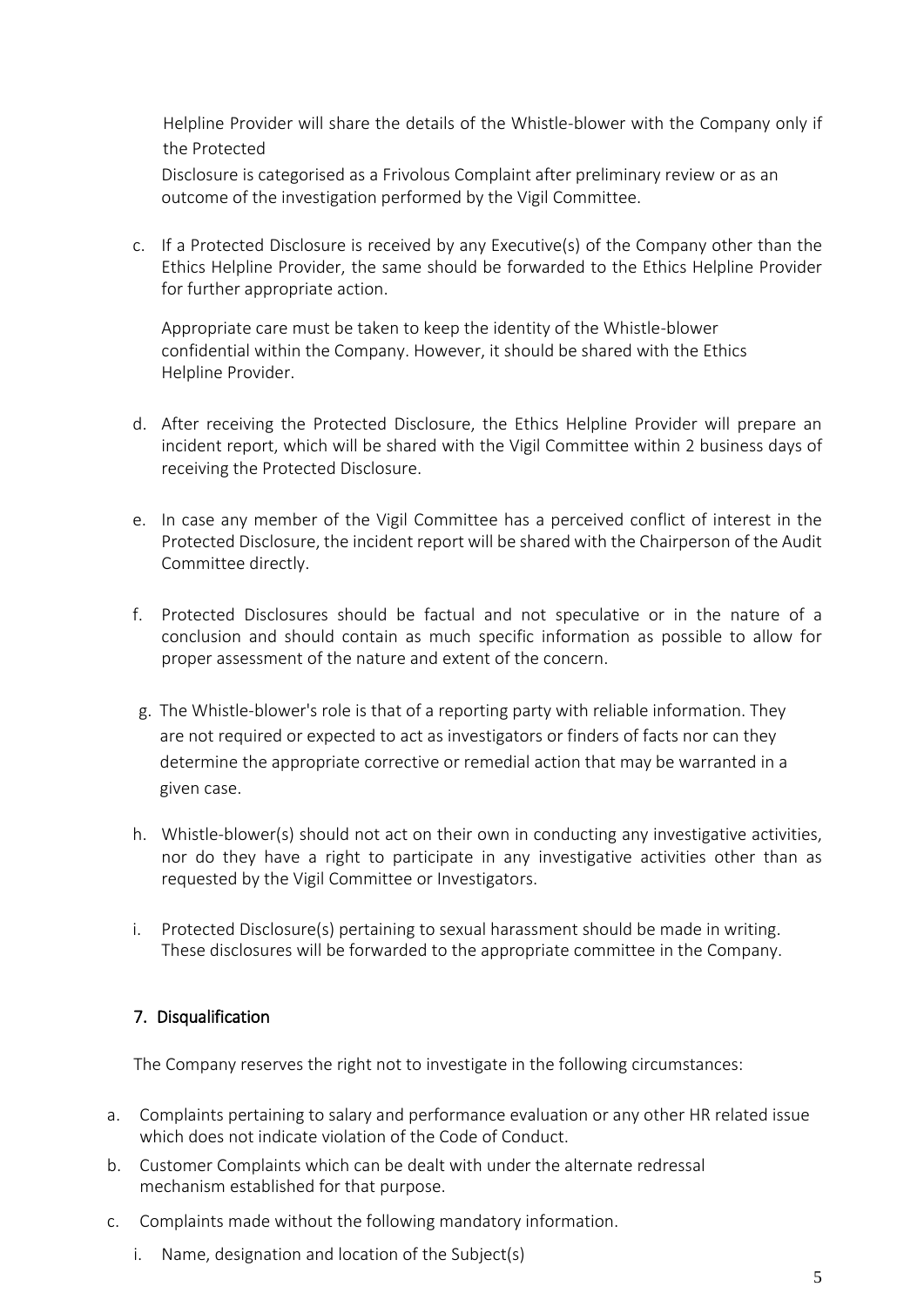- ii. Detailed description of the incident
- iii. Location and time/duration of the incident
- iv. Specific evidences or source of evidences

#### 8. Investigation

- a. A preliminary review will be performed for all Protected Disclosure(s) reported under this Policy. Based on the findings of the preliminary review, the decision for thorough investigation will be taken by the Vigil Committee.
- b. If the Protected Disclosure is reported to the Chairperson of the Audit Committee, he/she may or may not consult with the Chairman of the Company. The Chairperson of the Audit Committee may consider appointing an external agency or the Statutory/lnternal Auditor of the Company to investigate the matter, as he/she may deem fit. The Protected Disclosure can also be shared with the Vigil Committee for necessary action, depending on the severity of the Protected Disclosure. The Chairperson of the Audit Committee may also ask any employee of the company to carry out the investigation. In case of a Conflict of Interest vis a vis a member of the Vigil Committee, the Chairperson of the Audit Committee could exclude the conflicted member and ask the Vigil Committee / any of the above suggested individuals to investigate the matter.
- c. The Vigil Committee may at their discretion, consider involving any internal or external Investigators for the purpose of investigation, depending upon the circumstances or severity of the Protected Disclosure.
- d. The Vigil Committee's decision to conduct an investigation is by itself not an accusation and should be treated as a neutral fact-finding process. The outcome of the investigation may or may not conclude that an improper or unethical act was committed.
- e. The identity of a Subject and the Whistle-blower would be kept confidential to facilitate effective conduct of the investigation.
- f. Subjects shall have a duty to co-operate with the Vigil Committee or any of the Investigators during investigation to the extent that such co-operation will not compromise selfincrimination protections available under the applicable laws.
- g. Subjects have a responsibility not to interfere in the investigation. Evidence shall not be withheld, destroyed or tampered with and witnesses shall not be influenced, coached, threatened or intimidated by the Subjects.
- h. Subjects would be given the opportunity to respond to material findings of an investigation report. No representative of the Whistle-blower, whether legal or otherwise would be permitted to attend the investigation. No allegation of wrongdoing against a Subject shall be considered as maintainable unless there is good evidence in support of the allegation.
- i. Subjects and whistle-blowers have a right to be informed about the outcome of the investigation, if the allegation is proved.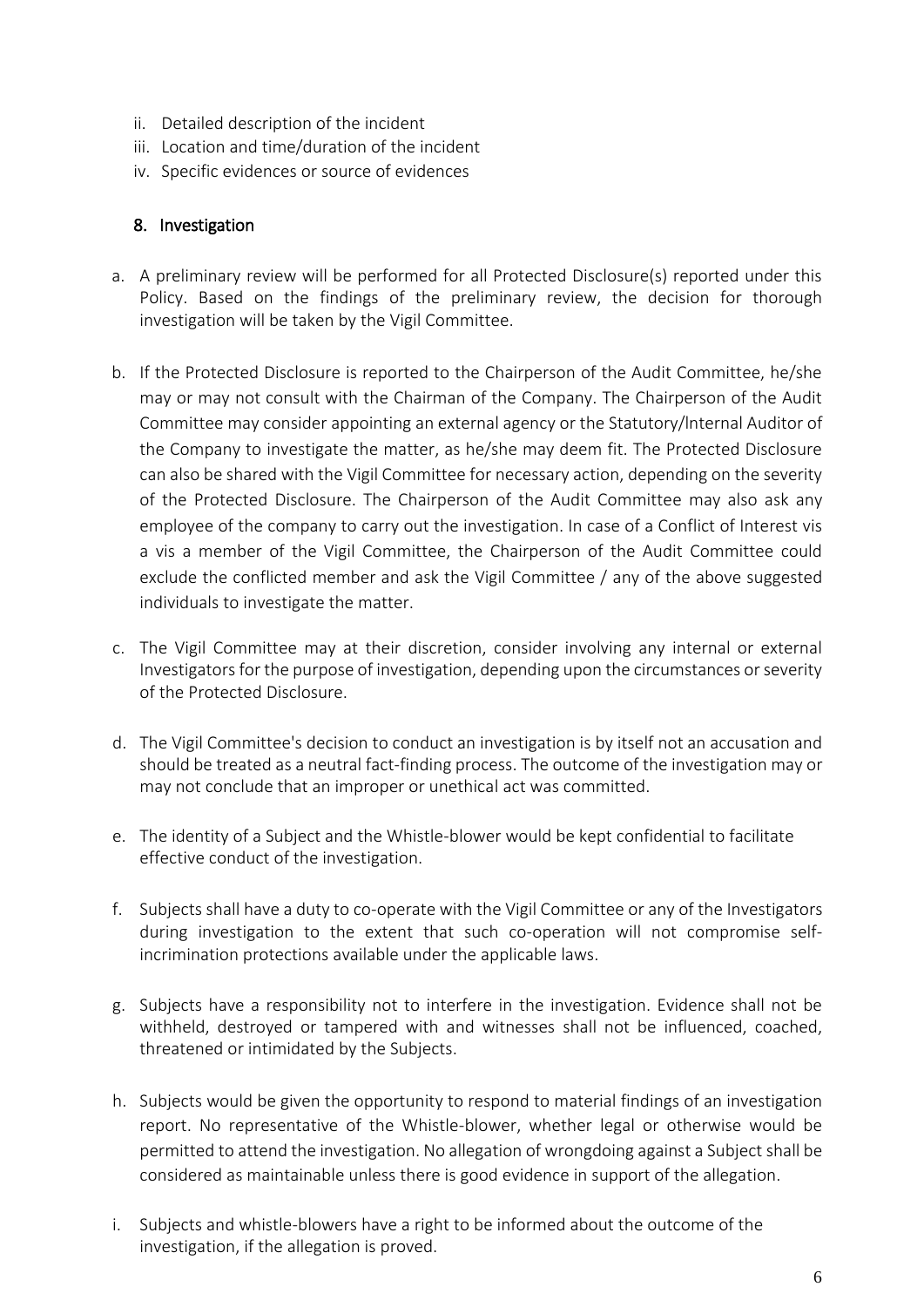j. The investigation shall be completed normally within 90 calendar days of receipt of the Protected Disclosure.

# 9. Investigators

- a. Investigators are required to conduct investigation as a fact-finding process. Investigators shall derive their authority and access rights from the Vigil Committee when acting within the course and scope of their investigation.
- b. Technical and other resources may be drawn upon as necessary to augment the investigation. All Investigators shall be independent and unbiased both in fact and as perceived. Investigators have a duty of fairness, objectivity, thoroughness, ethical behavior and observance of legal and professional standards.
- c. Investigations would be launched only after a preliminary review by the Vigil Committee, which would establish that:
	- i. the alleged act constitutes an improper or unethical activity or conduct; and
	- ii. the allegation is supported by information specific enough to be investigated or in cases where the allegation is not supported by specific information, it is felt that the concerned matter is worthy of Management review.

# 10. Protection

- a. No unfair treatment would be meted out to a Whistle-blower(s) by virtue of his/her having reported a Protected Disclosure under this Policy. The Company, as a Policy, condemns any kind of discrimination, harassment, victimization or any other unfair employment practice being adopted against the Whistle-blower(s). Complete protection would, therefore, be given to the Whistle-blower(s) against any unfair practice like retaliation, threat or intimidation of termination or suspension of service, transfer, demotion, refusal of promotion etc., including any direct or indirect use of authority to obstruct the Whistleblower's right to continue to perform his duties or functions including making further Protected Disclosure. Subsequently, the Company would take steps to minimize difficulties, which the Whistleblower(s) may experience as a result of making the Protected Disclosure. The Whistle-blower will be provided protection during the course of investigation and protection will not be extended if the allegation is proved to be false or frivolous.
- b. While it would be ensured that Whistle-blower(s) are accorded complete protection from any kind of unfair treatment as herein set out, any abuse of this protection would warrant disciplinary action.
- c. Any other Director or Employee assisting in the said investigation shall also be protected to the same extent as the Whistle-blower(s).
- d. The identity of the Whistle-blower(s) shall be kept confidential unless otherwise required by law, in which case the Whistle-blower(s) would be informed accordingly.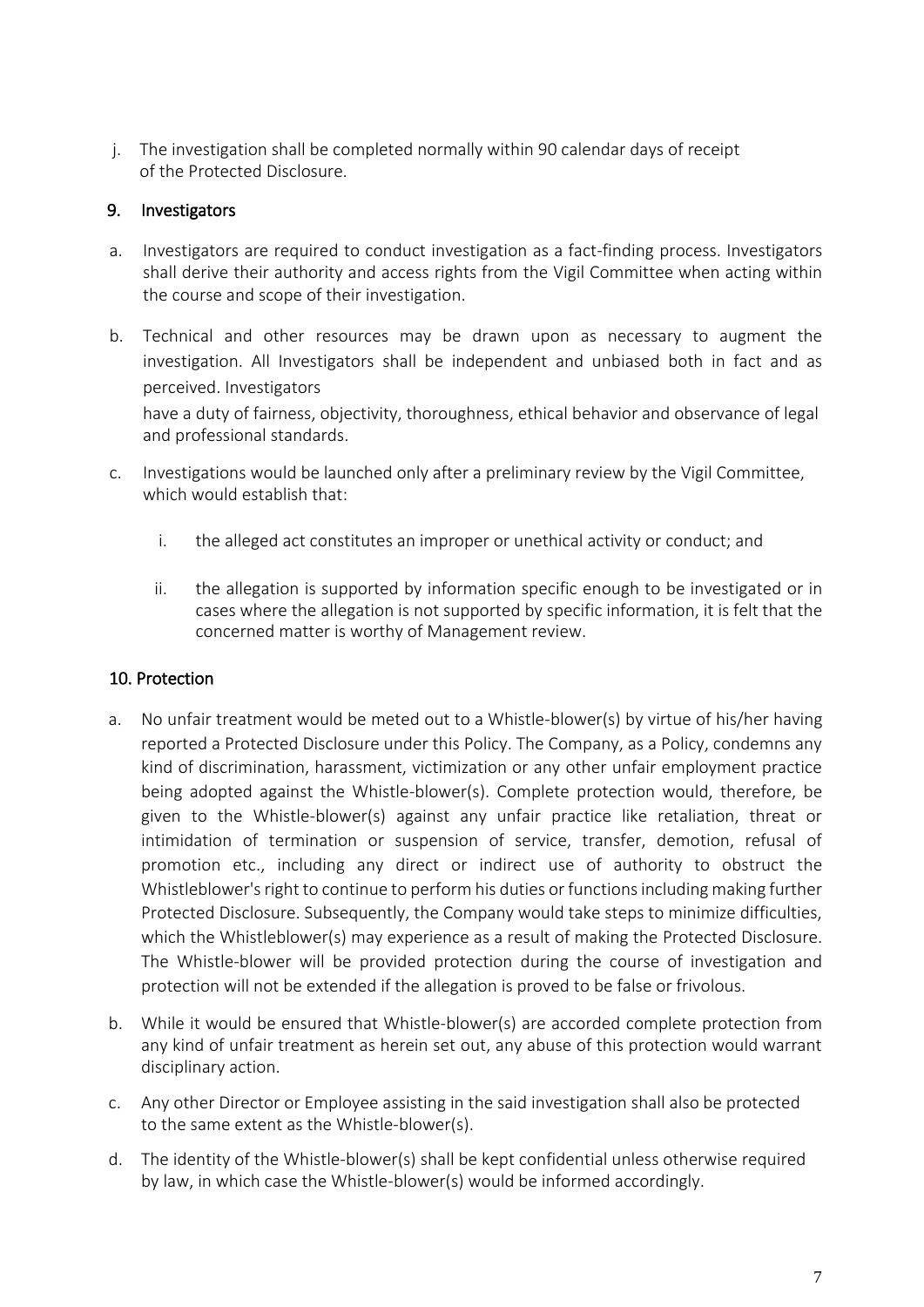- e. A Whistle-blower(s) may report any violation of the above clause to the Chairperson of the Audit Committee, who shall investigate the same and recommend suitable action to the management.
- f. Protection under this Policy would not mean protection from disciplinary action arising out of false or bogus allegations made by a Whistle-blower(s) knowing it to be false or bogus or with a mata fide intention.
- g. In case of repeated frivolous Protected Disclosures made by the Whistleblower, the Chairperson of the Audit Committee or the Company reserves the right to take appropriate disciplinary action against the Whistle-blower including reprimand or suspension.

# 11. Decision

If an investigation leads the Vigil Committee to conclude that an illegal or unethical behaviour, fraud or violation of the Company's Codes or any improper activity has taken place or has been committed, the Vigil Committee shall recommend to the management of the Company to take disciplinary or corrective action as they may deem fit.

# 12. Reporting

A report with number of complaints received under this Policy and their outcome shall be placed by the Vigil Committee before the Audit Committee on a half yearly or on case to case basis.

# 13. Retention of document

All Protected Disclosures in writing or documented along with the results of investigation relating thereto shall be retained by the Company for a minimum period of seven years.

# 14. Amendment

The Company reserves its right to amend or modify this Policy in whole or in part, at any time without assigning any reason whatsoever. However, no such amendment or modification would be binding on the Directors, Employees and all other stakeholders unless the same is notified to the Directors or Employees on the Company's website.

# Encl: Annexure l & II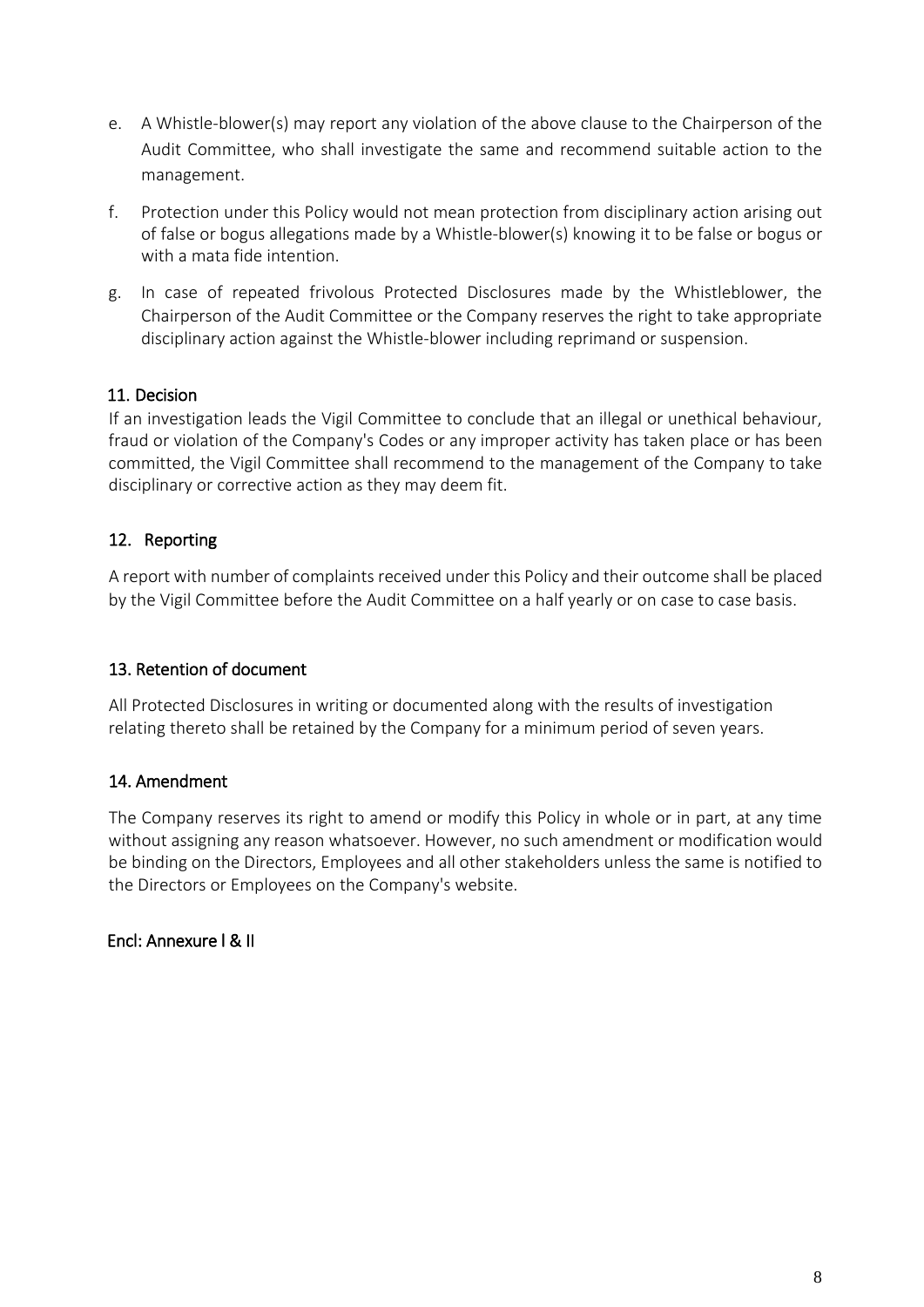# Annexure I — Composition of Vigil Committee

The Vigil Committee comprises of the following designated members authorized by the Company.

| Sr. No. | <b>Name</b>                   | Designation     |
|---------|-------------------------------|-----------------|
|         | Ashutosh Pandey               | CEO & MD        |
| 2.      | Sanjay Jha                    | <b>CHRO</b>     |
|         | Janakiraman Venkatsubramanian | CFO             |
| 4.      | Govind Mujumdar               | Manager - Legal |

# Annexure II — Contact details of reporting channels

# All Employees, Directors, Clients, Vendors or other stakeholders associated with the Company can make the Protected Disclosure through following reporting channels:

As an MFCW employee, you're responsible for reporting actual or suspected violations of the CoC and for seeking clarification and guidance on ethics, compliance and legal issues. To report an actual or suspected ethical violation, or to seek guidance, you can contact Ethicsline:

| Sr. No.                           | <b>Reporting Channel</b> | <b>Contact Details</b>           | Availability     |
|-----------------------------------|--------------------------|----------------------------------|------------------|
| Phone Number<br>1.<br>(Toll Free) |                          | Between 9:00 am                  |                  |
|                                   |                          | 1800-102-6969                    | to 11:00 pm IST, |
|                                   |                          | Monday-Saturday                  |                  |
| 2.                                | Email                    | mfcw@integritymatters.in         | $24*7$           |
| 3.                                | Website                  | https://mfcw.integritymatters.in | $24*7$           |
| Post box<br>4.                    |                          | Integrity Matters Unit 1211,     |                  |
|                                   |                          | CENTRUM, Plot No C-3, S.G. Barve | $74*7$           |
|                                   |                          | Road, Wagle Estate, Thane West - |                  |
|                                   |                          | 400604, Maharashtra, India       |                  |

The Chairperson of the Audit Committee can be reached by sending an email to [narendra.mairpady@gmail.com](mailto:narendra.mairpady@gmail.com) or by sending a letter to the below address:

# Mahindra First Choice Wheels Limited

Registered office: Gateway Building, Apollo Bunder, Mumbai, Maharashtra. 400001 India Corporate Office: 602, 6th floor, Embassy 247, LBS Road, Vikhroli (West), Mumbai 400083

Important: "Please mention access code MFCW in all your communication with Ethicsline"

Ethicsline is a dedicated service maintained by a third-party vendor and is available from 9:00 am to 11:00 pm IST, Monday-Saturday. Employees who contact Ethicsline will be assigned a unique report key that they may use to check on the status of reports and inquiries.